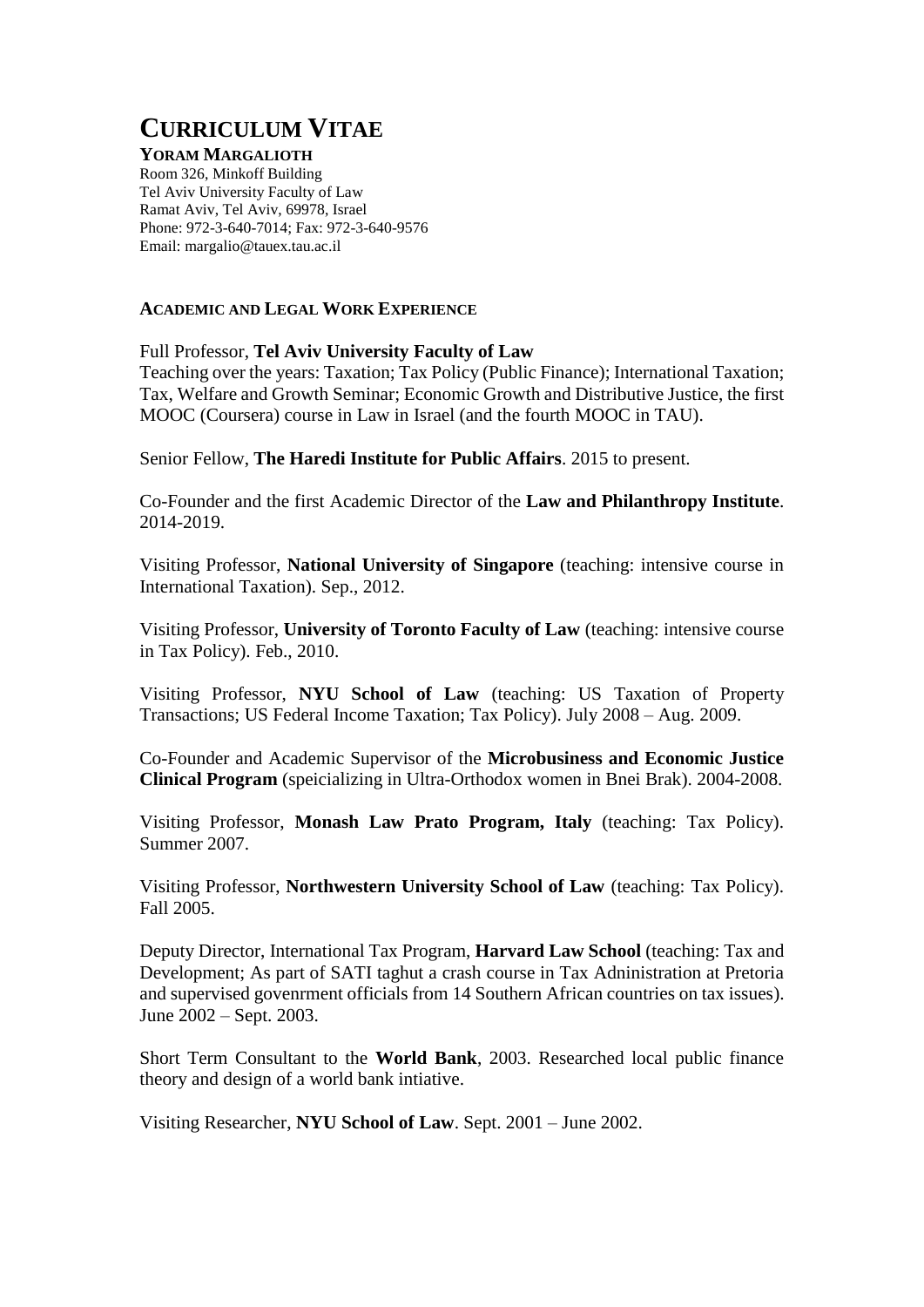Lecturer, Radzyner School of Law, **The Interdisciplinary Center, Herzliya** (teaching: Taxation, Tax Policy, VAT, Social Policy) Sept. 1997 – Sept. 2003.

Adjunct Professor, **Hebrew University School of Law** (teaching: International Tax Policy, Social Policy, Accounting for lawyers). 1997 – 2001.

Tax Counsel, Shiboleth, Yisraeli, Roberts and Zisman Law Firm. 1997-1999.

Attorney, Fiscal Department, **State General Attorney Office**, Israel Ministry of Justice. 1992-1994.

Law Clerk to Justice Shoshana Nethanyahu, **The Supreme Court of Israel**. Feb. 1991-Feb. 1992.

#### **EDUCATION**

**New York University School of Law** J.S.D., January 1997 Thesis: Adjusting the U.S. Tax Code for Inflation Advisor: Professor Daniel Shaviro Advisory Board: Professor Stanley Siegel, Professor Lewis Kornhauser

#### **New York University School of Law**

LL.M. in Taxation, May 1995

#### **Hebrew University School of Law**

LL.B. January 1991; LL.M. July, 1994 *Magna Cum Laude*

#### **PUBLICATIONS**

#### *In English*

The Signaling Role of Charitable Contributions by Businesses: A Tax Policy Perspective, **American Law and Economics Review** (forthcoming 2021) (with Tomer Blumkin and Efraim Sadka).

The Use of Macroeconomic Legislation to Save the Israeli Economy in 1985, 22 **Jerusalem Review of Legal Studies** 1 (2020).

Mitigating the Consequences of Invasive Security Practices: A Quasi-Experiment in an International Airport, **Journal of Experimental Criminology**, 2020 (with Badi Hasisi, Tal Jonathan-Zamir, Gali Perry, Roei Zamir, and Noam Haviv).

The Effects of Permanent Income Tax Cuts on Emigration from Israel, **CESifo Economic Studies** 66(1)1-32 2020 (with Tomer Blumkin and Michel Strawczynski).

How Charitable is the Charitable Contribution Deduction?, 18 **Theoretical Inquiries in Law** 37 (2017).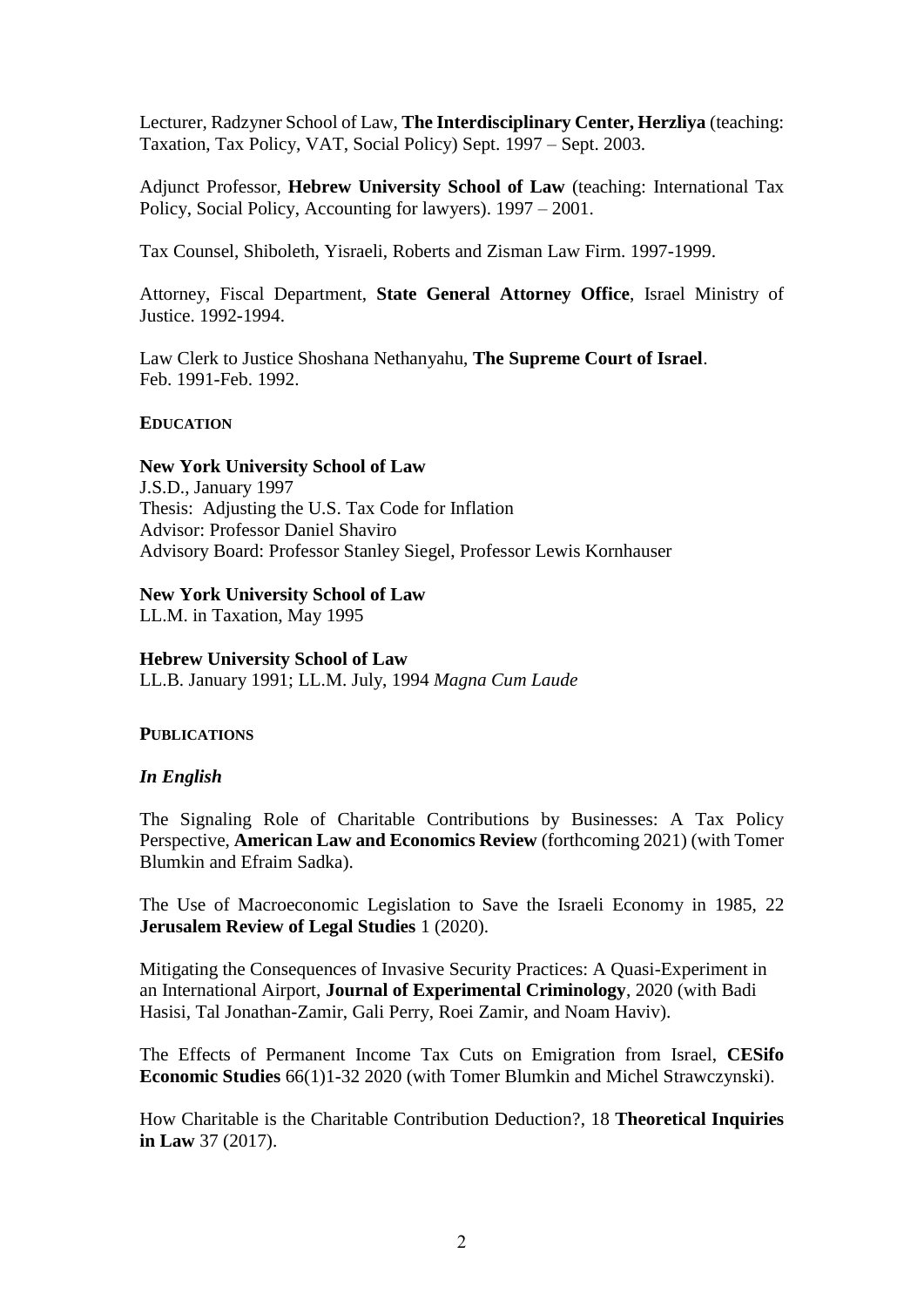Is It the What or the How? The Roles of High-Policing Tactics and Procedural Justice in Predicting Perceptions of Hostile Treatment: The Case of Security Checks at Ben-Gurion Airport, 50 **Law & Society Review** 608 (2016) (with Tal Jonathan-Zamir and Badi Hasisi).

Welfare Stigma Re-examined, 17 **Journal of Public Economic Theory** 874 (2015) (with Tomer Blumkin and Efraim Sadka).

The Redistributive Role of Child Benefits Revisited, 22 **International Tax and Public Finance** 476 (2015) (with Tomer Blumkin and Efraim Sadka).

Analysis of the US Case in Climate Change Negotiations, 13 **Chicago Journal of International Law** 489 (2013).

The Desirability of Workfare in the Presence of Misreporting, 20 **International Tax and Public Finance** 71 (2013) (with Tomer Blumkin and Efraim Sadka).

Close Examination of the Principle of Global Per Capita Allocation of the Ability of Earth to Absorb GHG, 14 **Theoretical Inquires in Law** 191 (2013) (with Yinon Rudich).

Ethnic Profiling in Airport Screening: Lessons from Israel, 1968-2010, **American Law and Economics Review** 517 (2012) (with Badi Hasisi and Liav Orgad).

Assessing Moral Claims in International Climate Change Negotiations, 3 **Journal of Energy, Climate, and the Environment** 43 (2012).

Intellectual History as Legal Analysis, 96 **Cornell Law Review** 1025 (2011).

Taxing Multinationals: Policy Analysis with a Focus on Technology, **British Tax Review** 99 (2011).

Applying Tax Policy Analysis to Climate Change, 64 **Tax Law Review** 63 (2011).

The Social Norm of Tipping, Its Correlation with Inequality and Differences in Tax Treatment Across Countries, 11 **Theoretical Inquiries in Law** 561 (2010).

The Straight-Line Depreciation Method is Wanted, Dead or Alive, 31 **Journal of Real Estate Research**, American Real Estate Society 351 (2009) (with Danny Ben-Shahar and Eyal Sulganik).

A Cost of Tax Planning, 5 **Review of Law & Economics** 155 (2009) (with Eyal Sulganik, Rafael Eldor and Yoseph Edrey).

Incorporating Affirmative Action into the Welfare State, 93 **Journal of Public Economics** 1027 (2009) (with Tomer Blumkin and Efraim Sadka).

On Terror, Drugs and Racial Profiling, 28 **International Review of Law and Economics** 194 (2008) (with Tomer Blumkin).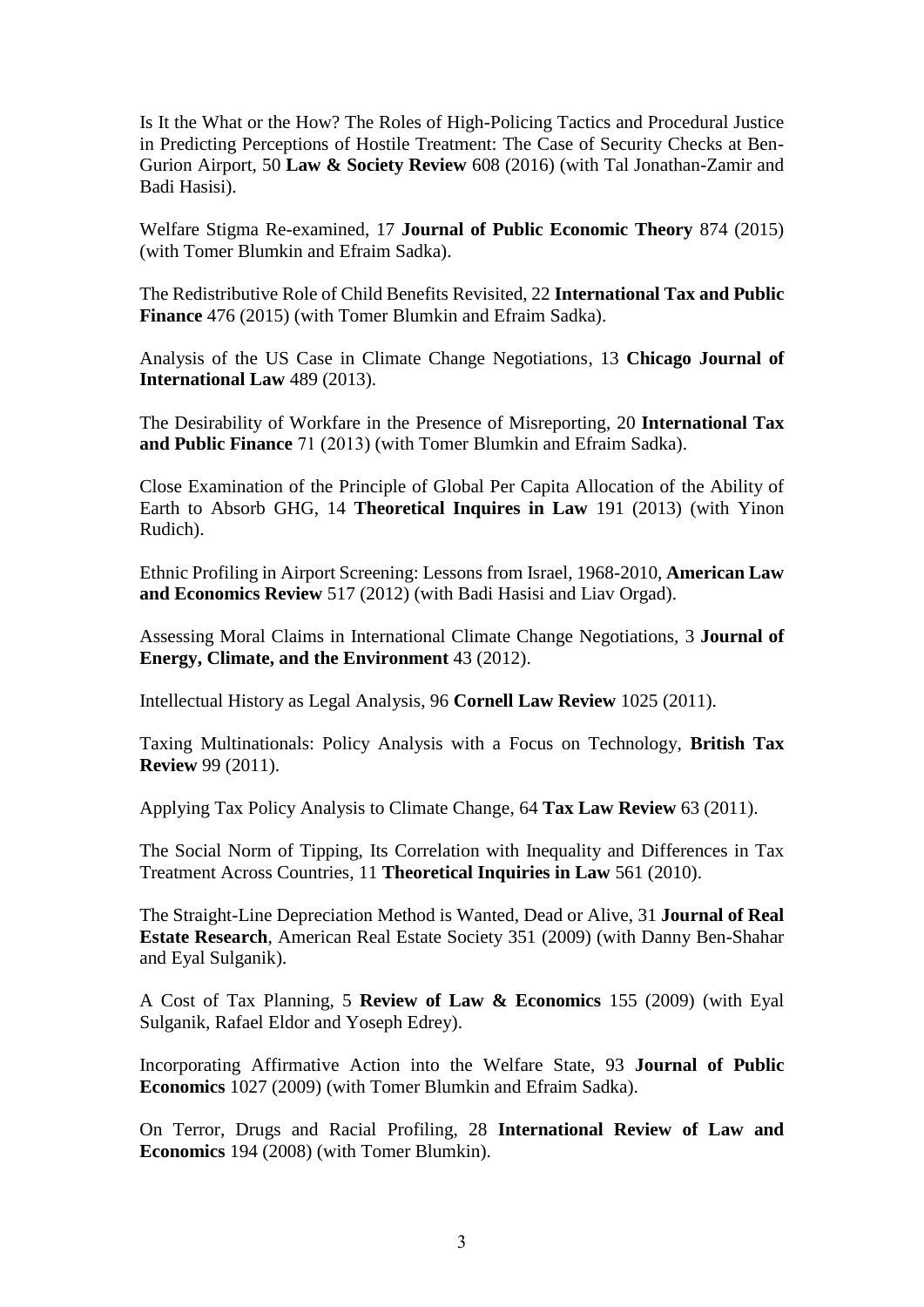The Legacy of UK Taxation in Israel, 2008(3) **British Tax Review** 271 (2008) (with Tsilly Dagan and Assaf Likhovski).

Looking at Prediction from an Economics Perspective: A Response to Harcourt's Against Prediction, 33 **Law and Social Inquiry** 243 (2008).

Antidiscrimination Rules versus Income Taxation in the Pursuit of Horizontal Equity, 91 **Journal of Public Economics** 116 (2007) (with Tomer Blumkin and Efraim Sadka).

Tax and Development: Some Recent Support and Challenges to the Conventional View, 27 **Virginia Tax Review** 1 (2007) (with Reuven Avi-Yonah).

Not a Panacea for Economic Growth: The Case of Accelerated Depreciation, 26 **Virginia Tax Review** 493 (2007).

The Case Against Tipping, 9 **University of Pennsylvania Journal of Labor and Employment Law** 117 (2006).

Targeting the Majority: Redesigning Racial Profiling Rules, 24 **Yale Law & Policy Review** 317 (2006) (with Tomer Blumkin).

On the Limits of Redistributive Taxation: Establishing a Case for Equity Informed Legal Rules, 25 **Virginia Tax Review** 1 (2005) (with Tomer Blumkin).

Demographics and Other Culture Based Preferences versus Discrimination, 36 **N.Y.U. J. Int'l L. & Pol.** 817 (2004).

Tax Competition, Foreign Direct Investment and Growth: Using the Tax System to Promote Developing Countries, 23 **Virginia Tax Review** 161 (2003).

The Many Faces of Mandates: Beyond Traditional Accommodation Mandates and Other Classic Cases, 40 **San Diego Law Review** 645 (2003). Reprinted in **Cross-Border Human Resources, Labor and Employment Issues**, 375-431, 2005 Kluwer Law International.

The Case for Tax Indexation of Debt, 15 **The American Journal of Tax Policy** 205 (1998).

#### **Book Chapters**

VAT: Gambling Regime, in **VAT Exemptions: Consequences and Design Alternatives** 203 (Kluwer, 2013).

Transfer Pricing in Israel, in **Resolving Transfer Pricing Disputes: A Global Analysis** 757 (Cambridge University Press, 2013) (with Ofer Granot).

Economic Growth: An International Taxation Aspect, in **Imagining a Shared Future: Perspectives on Law, Conflict and Economic Development in the Middle East** (Cameron May, 2012).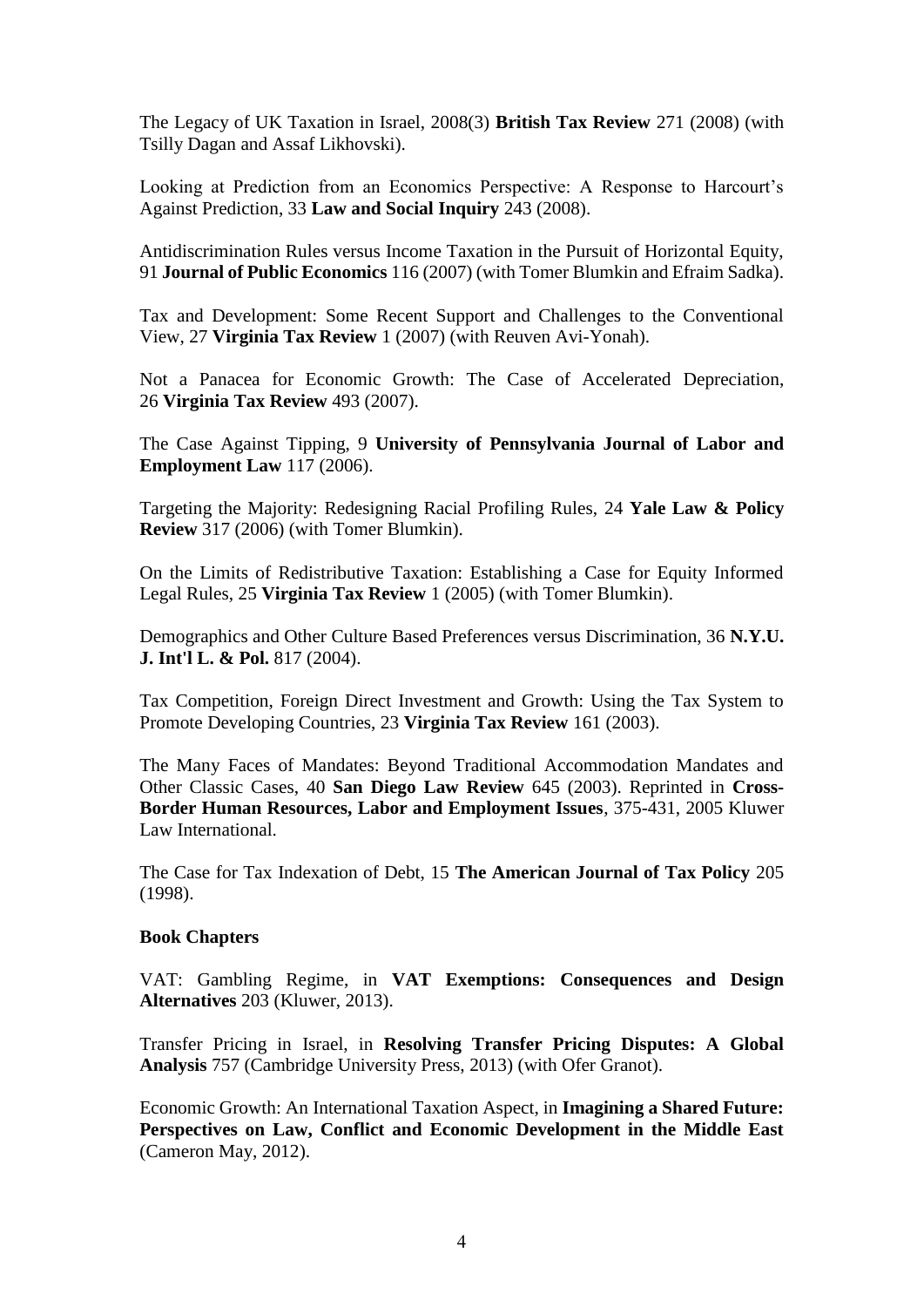International Taxation, in **Max Planck Encyclopedia of Public International Law**  (Oxford University Press, 2011).

Double Taxation, in **Max Planck Encyclopedia of Public International Law** (Oxford University Press, 2011).

Tax Consequences of Carbon "Cap and Trade" Schemes: Free Permits and Auctioned Permits, in **Climate Finance: Regulation and Funding Strategies for Climate Change and Global Development** 305 (NYU Press, 2009).

## **Other**

Israel Intergovernmental Relations and Local Public Finance, **World Bank** Paper.

### *In Hebrew*

The Institution of the *Gemach* in Israel and its Regulation, 5 **Law, Society, and Culture** (forthcoming 2021) (with Rachel Friedman).

Children as Taxpayers: A Proposal to Tax according to Income Per Capita and its Implications for The Ultra-Orthodox Household, 4 **Law, Society, and Culture** (2018) (with Shlomo Teitelbaum).

Should We Offer Tax Preferences to Social Enterprises?, 30 **Missim (Taxes)** 1 (2016).

Air Pollution Control and Prevention in the Clean Air Act, 7 **Hukim – Journal on Legislation** 99 (2015) (with Jacob Nussim).

In Praise of Substantive Interpretation, 35 **Tel Aviv University Law Review** 231 (2012).

Tips, 38 **Hebrew University Law Review** 107 (2009) (with Sharon Rabin-Margalioth).

Universal versus Selective Transfer Payments in Israel: an Optimal Tax Theory Analysis, 30 **Tel Aviv University Law Review** 33 (2006).

Statistical Discrimination and Airport Security in Israel, 5 **IDC Law Review** 323 (2006).

Taxing Retirement Income, 20 **Taxes** 21 (2006).

Taxing Capital Gains: Comparing Comprehensive Tax Base and Optimal Tax Analysis, 19 **Taxes** 53 (2005).

Interest Deduction: Application of Finance Theory in Supreme Court Cases, 32 **Hebrew University Law Review** 535 (2002) (with Yoseph Edrey).

On False Regressivity and the Taxation of the Family, 2 **Nethanya Law Review** 351  $(2002)$ .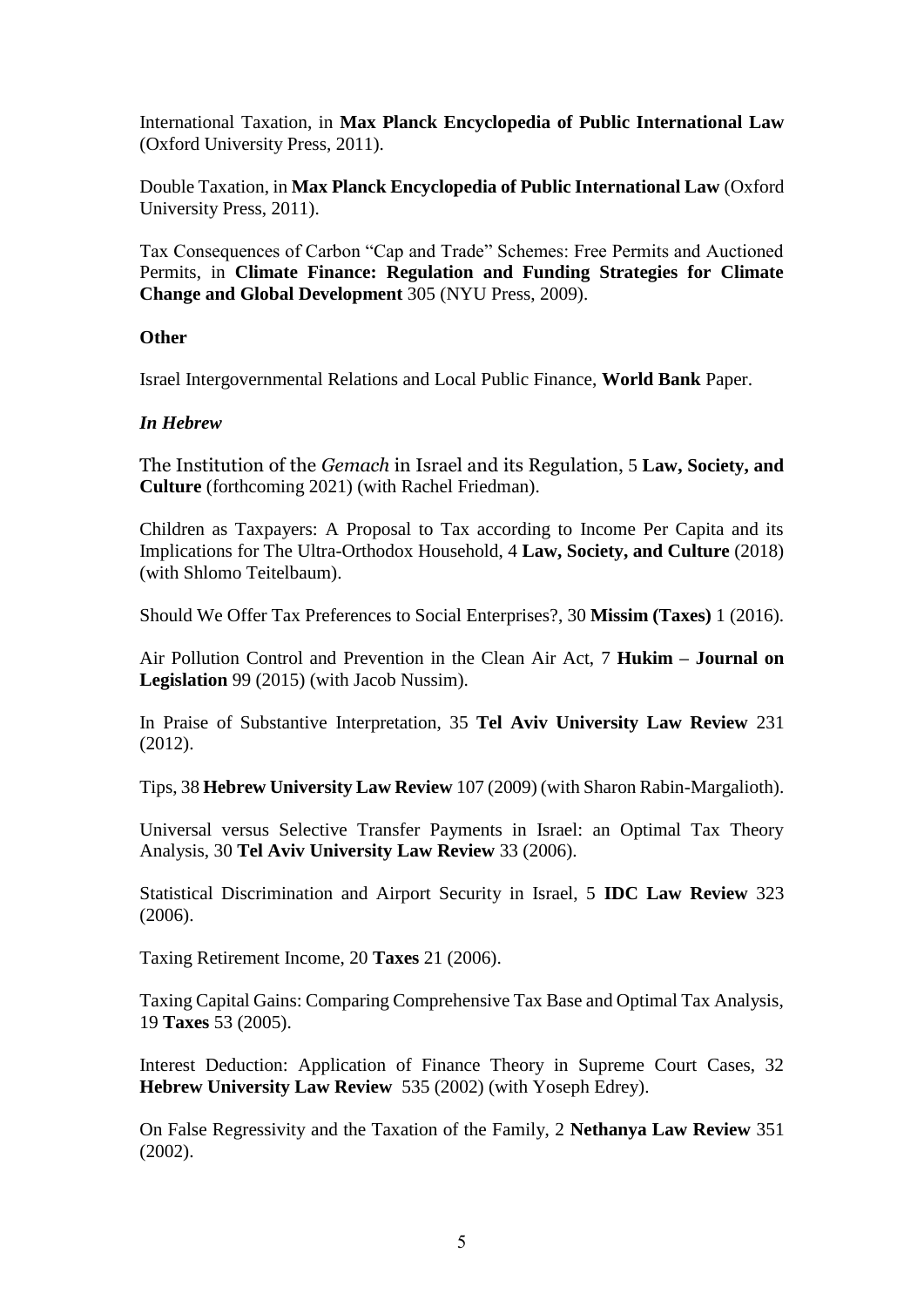On Work and Welfare: The Link between the Changing Work Models and Employees' Welfare, 25 **Tel Aviv University Law Review** 601 (2002) (with Sharon Rabin Margalioth).

Tax Asymmetry and the Futures Markets, 48 **Economics Quarterly** 246 (2001) (with Rafael Eldor, Eyal Sulganik & Itzhak Zilcha).

Employee Stock Options: Integration of Fundamental Income Tax Issues, 15 **Taxes** (2001).

Dual Listing of Stock: Tax Issues, 45 **The Israeli Bar Law Review** 292 (2001).

Can Minimum Standard Legislation Redistribute Income, 8 **Journal of Work, Society and Law 191** (2001).

Discrimination in the Pension System: A Proposed Cure, 31 **Hebrew University Law Review** (2001) 529.

The Structure of Child Support Subsidies Distorts Tax Equity: Analysis and Proposal for Amendment, 47 **Economics Quarterly** 252 (2000).

Analyzing Ben Bassat Tax Reform Committee's Report from a Tax Policy Perspective, 14 **Taxes** 56 (2000).

Deduction, Exemption and Tax Deferral: Income versus Consumption Tax in Israel, 49 **Journal of Accounting** 279 (2000).

The Euro and Israel: Tax Applications, 11 **Taxes** 14 (1997) (with Michael Bricker).

Section 2 of the Israeli Tax Code as a Source for Taxing Imputed Income, 7 **Taxes** 63 (1993).

## **Book Chapters**

Income Support for Kollel Students, in **The Supreme Court and the Ultra-Orthodox Community** (Gideon Sapir & Haim Zicherman eds., forthcoming 2021) (with Eliyahu Berkovits).

Discussing Philanthropy in the context of King Lear, in **Cohen Book** (S. Lavie and O. Grosskopf. Eds., 2017).

Corporate Tax Preferences, in **Lapidoth Volume** (D. Gliksberg, ed., The Harry and Michael Sacher Institute for Legislative Research and Comparative Law, 2014).

Tax Law, in **Economic Analysis of Law** (Uriel Procaccia, ed., The Harry and Michael Sacher Institute for Legislative Research and Comparative Law, 2013).

Comparing the Costs of Tax Vertical Equity and Affirmative Action, in **Affirmative Action and Equal Representation in Israel** (Anat Maor ed., Ramot 2004).